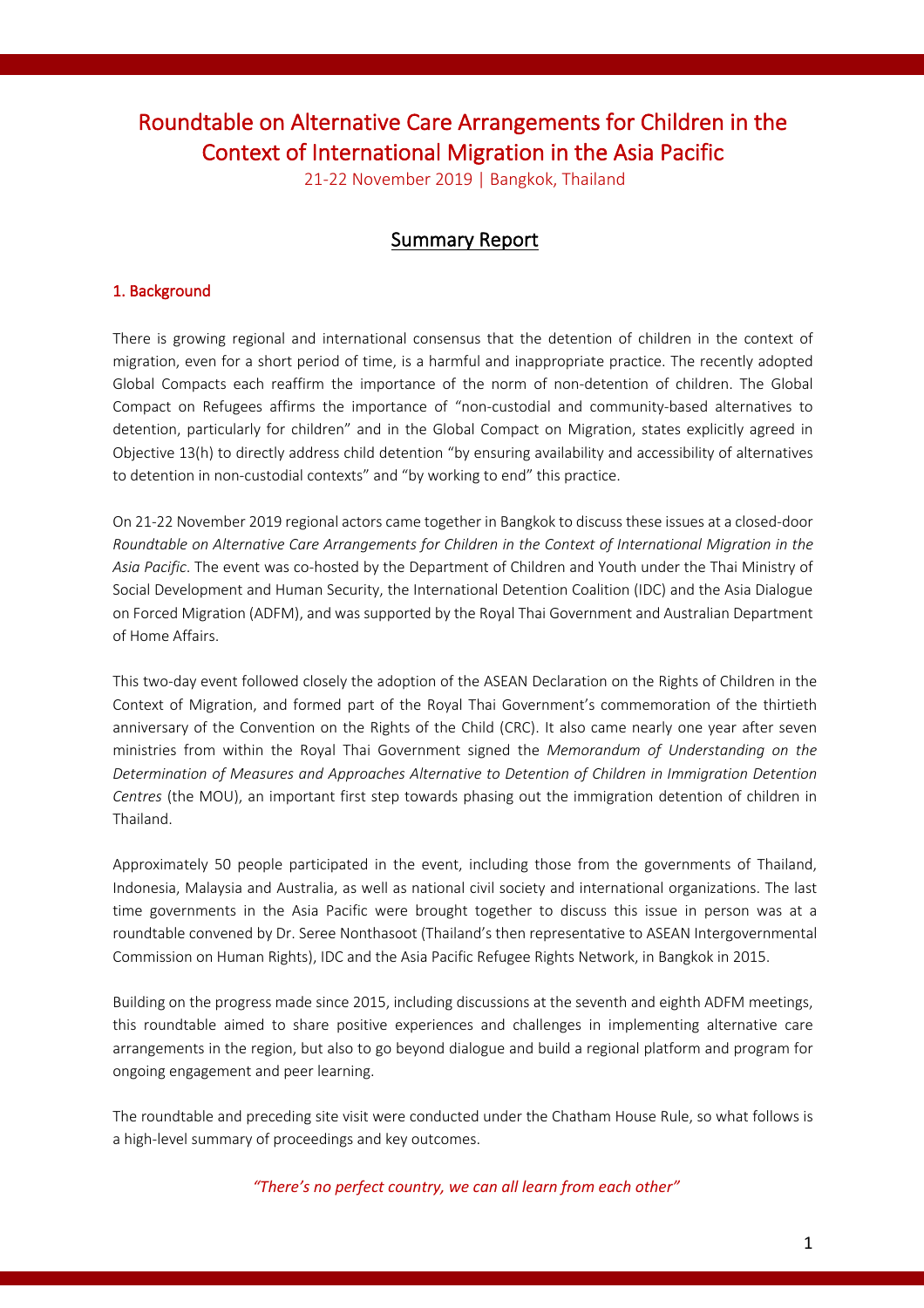## 2. Overview

The two-day event included a site visit to Nonthaburi Province to observe alternative care arrangements in practice, followed by a full-day roundtable, building on what had been learned the previous day, and exchanging experiences from each country. These are each summarised below.

## Site visit

On Thursday 21 November participants departed for a full-day site visit, which was an inspiring and thoughtprovoking start to the two-day program. The site visit was coordinated by the Department of Children and Youth and HOST International, with the support of UNICEF Thailand.

The day began at Phayathai Home for Babies in Nonthaburi Province, which caters to children aged 0-6 years old. Phayathai staff were joined by staff from the Bangkok Shelter for Children and Families, and the Songkla Shelter for Children and Families, to present to the group on the history of their centres, legal and policy mechanisms in place in Thailand for implementing alternative care arrangements for children, and challenges in supporting refugee children in these institutions.

Participants also visited Wat Sao Thong Hin School, which counts approximately one-third of its students as refugees and migrants. The group discussed Thailand's policy of 'Education for All', which allows children to attend school in Thailand regardless of their immigration status, and also existing case management and community support programsfor children and families released from immigration detention under the MOU.

At the end of the day, participants came back together to reflect on their observations and impressions from the site visit, and ask any remaining questions. Participants expressed that they felt inspired and motivated after seeing first-hand how alternatives can be implemented effectively in the community. The following key themes emerged from the group reflection:

- Principle based commitment the importance of making a commitment based on the principle or value of putting children's best interest first, and the value of nondiscrimination and protection for all.
- Collaboration effective collaboration was evident, not just across government and nongovernment agencies, but also between government departments and agencies.
- Solutions focused participants agreed that taking the first step can often be the hardest part, but once taken, government and non-government agencies can then learn by doing and collaborate to find solutions to the barriers that emerge over time.
- Community participation it was inspiring to see staff and administrators take such pride in the successful participation of refugees in community life. We were reminded that it can be a very positive, rewarding and transformative experience for our communities, and for individual people.
- Value of peer learning we were once again reminded of the great value in peer learning and how much we can all learn from and share with each other – both in terms of challenges and potential solutions. This is despite countries being at different stages in implementing alternative care arrangements.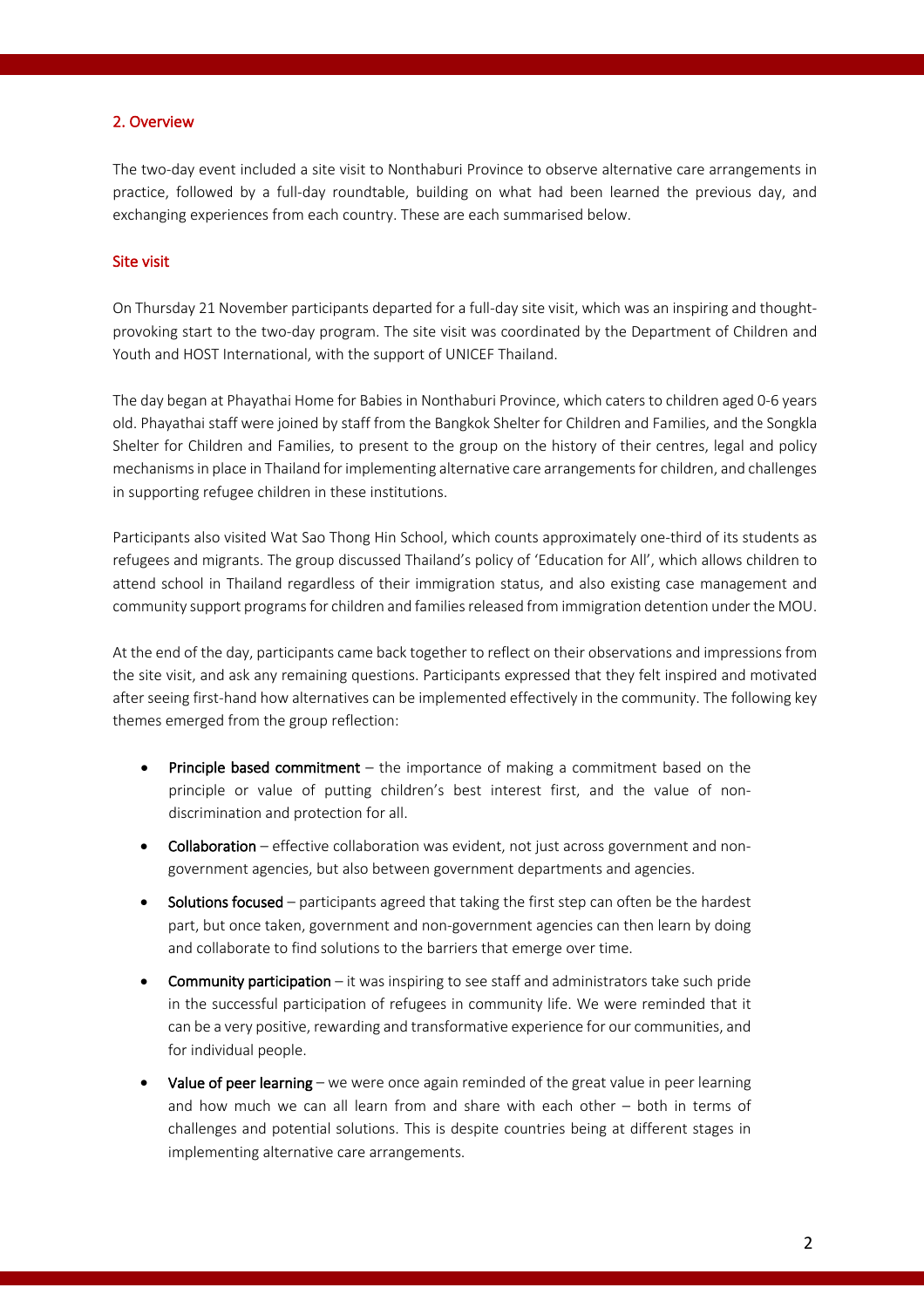#### Roundtable

The second day constituted the full-day roundtable discussion. In the morning, welcoming remarks were provided by Ms. Thaepawan Pornnawalai (Deputy Director General of the Department of Children and Youth) and His Excellency Allan McKinnon (Australian Ambassador to Thailand). Following these remarks, representatives from each of the four countries gave presentations on their national experiences, taking stock of the current situation and any recent developments in implementing alternative care arrangements. Following each presentation, participants were able to ask follow up questions or make comparisons with their own country experience. Reflecting on each country's experiences allowed country groups to draw out similarities, differences and shared challenges.

Some persistent themes to emerge over the course of the two days were:

#### Case management

Case management processes were discussed in great detail by the group. Examples of programs which had successfully achieved compliance and well-being outcomes were shared, and recognised as demonstrating that alternatives can be highly effective. The benefits and challenges of using different reporting mechanisms was also discussed, including models of reporting where governments did not require individuals to report directly to them, but instead to NGO service providers – this had the effect of significantly reducing the administrative burden on governments, while achieving the same compliance outcomes.

#### *"Whatever we do, it must be collective"*

#### Collaboration

There was widespread agreement that collaboration between government, non-government organizations, local and refugee communities is crucial for the provision of holistic alternative care, and that no actor can do it alone. Countries shared their experience implementing different collaboration or coordination mechanisms, particularly those used between government agencies. There was also emphasis on the need for regular, ongoing collaboration and coordination, not only at the start when establishing programs.

#### Community engagement, involvement and integration

Countries recognized the importance of community engagement in the success of alternative care programming, and shared their experience of when this has worked in their contexts. Working with existing refugee and ethnic communities was discussed as an important means of enhancing integration and also ensuring compliance, as was ensuring interpretation services were available and working closely with 'host' communities to spread awareness about what it means to be a refugee. The point was also made that normalizing relations between local and refugee communities was not the same as permanent integration, and that the most harmonious communities were often those who were able to support refugees while they lived temporarily in their community.

#### *"Just start, you'll find a way"*

#### Learning by doing: Solutions-focused and principle-based

Many participants noted the benefit of getting started, of "learning by doing" and of creative problem solving. There was agreement that while all of the answers may not be available at the outset, this should not be a deterrent to working towards ending child detention. Rather, it was important to start trialling and implementing alternatives, even if on a small scale. In addition to focusing on solutions, the importance of mainstreaming principles of the best interest of the child and non-discrimination were highlighted as touchstones for policy change and inspiring action. These values were also evident in the practices observed during the site visit, where participants reflected on the need to prioritize family-based care and family unity, rather than institutional-based care, with shelters being seen as a transitional arrangement.